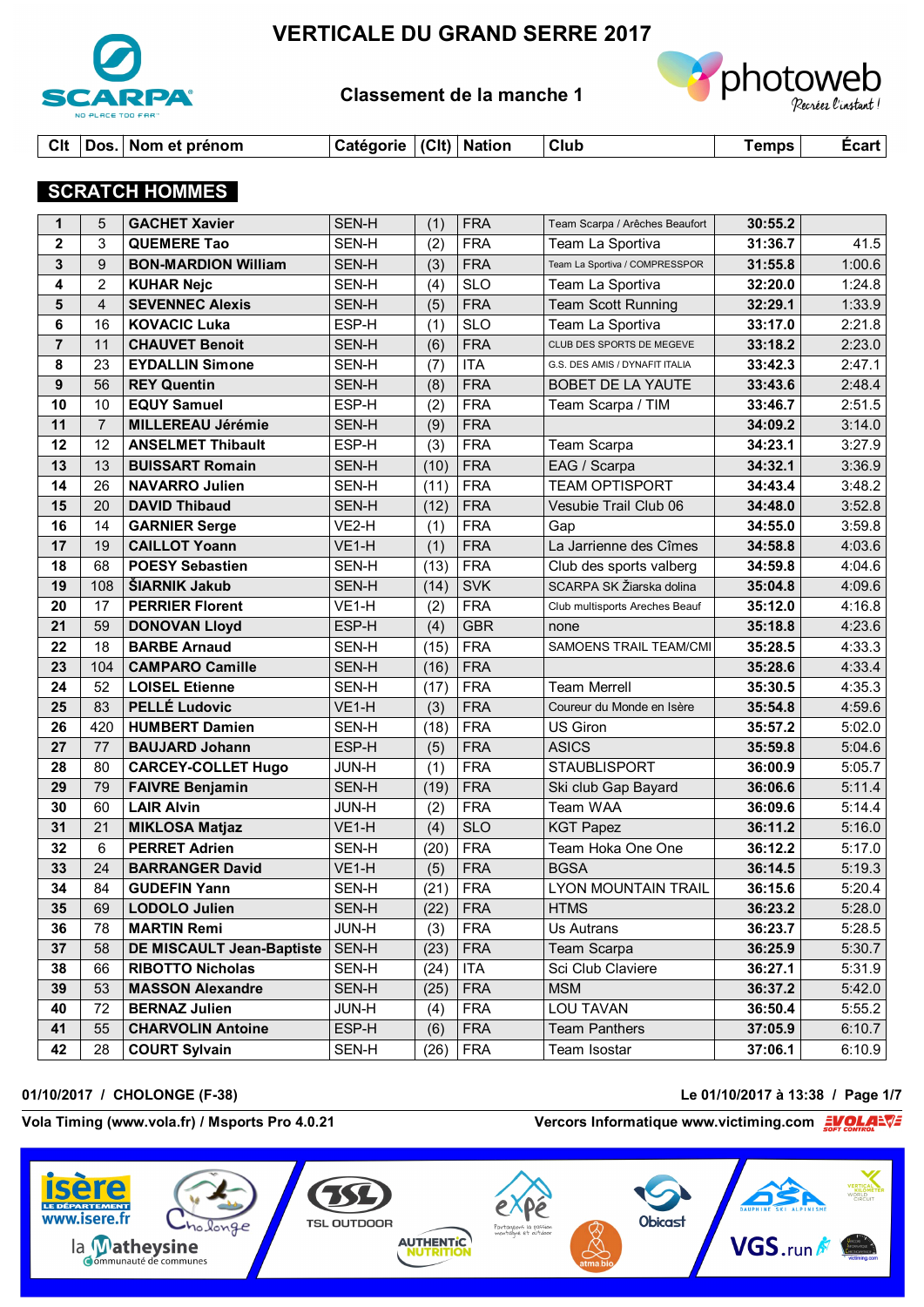| Clt      | Dos.       | Nom et prénom                                           | Catégorie             | C            | <b>Nation</b>            | Club                                              | <b>Temps</b>       | <b>Écart</b>     |
|----------|------------|---------------------------------------------------------|-----------------------|--------------|--------------------------|---------------------------------------------------|--------------------|------------------|
|          |            |                                                         |                       |              |                          |                                                   |                    |                  |
| 43       | 100        | <b>RICHARD Jean-Baptiste</b>                            | SEN-H                 | (27)         | <b>FRA</b><br><b>FRA</b> | <b>HTMS</b>                                       | 37:09.9            | 6:14.7           |
| 44       | 438        | <b>HAIRON Nicolas</b>                                   | SEN-H                 | (28)         | <b>FRA</b>               | DSA / AL Echirolles<br>HAUT VALLESPIIR ATHLETISME | 37:10.6            | 6:15.4           |
| 45       | 116        | <b>MAURY Matiss</b>                                     | <b>JUN-H</b>          | (5)          |                          |                                                   | 37:16.8            | 6:21.6           |
| 46<br>47 | 63<br>73   | <b>BELLAGAMBA Alain</b><br><b>IBANEZ-PASCUAL Lionel</b> | VE2-H<br>VE1-H        | (2)          | <b>FRA</b><br><b>FRA</b> | <b>ACBU</b>                                       | 37:21.1            | 6:25.9<br>6:50.4 |
|          |            |                                                         |                       | (6)          |                          | sans                                              | 37:45.6            |                  |
| 48       | 27         | <b>PICARD David</b>                                     | SEN-H                 | (29)         | <b>FRA</b>               | Ski Nordique Belledonne Chamro                    | 37:48.9            | 6:53.7           |
| 49<br>50 | 74<br>54   | <b>BOUZON Lionel</b>                                    | VE1-H<br>JUN-H        | (7)          | <b>FRA</b><br><b>FRA</b> | <b>BGSA</b><br>Bobet de la Yaute                  | 37:51.9            | 6:56.7<br>6:59.6 |
|          | 70         | <b>MONTUORI François</b>                                | SEN-H                 | (6)          | <b>FRA</b>               | <b>PLUM</b>                                       | 37:54.8<br>37:57.1 | 7:01.9           |
| 51<br>52 | 93         | <b>POLLET VILLARD François</b><br><b>SOULES Jean</b>    | VE1-H                 | (30)<br>(8)  | <b>FRA</b>               | Entente Athlétique Grenoble                       | 37:59.5            | 7:04.3           |
| 53       | 25         | <b>BLANC Steven</b>                                     | SEN-H                 | (31)         | <b>FRA</b>               | La Jarrienne des Cîmes                            |                    | 7:05.2           |
| 54       | 67         | <b>OHL Arthur</b>                                       |                       |              | <b>FRA</b>               | Enerstone                                         | 38:00.4<br>38:14.9 | 7:19.7           |
| 55       | 61         | <b>SORIANO Olivier</b>                                  | SEN-H<br>VE1-H        | (32)<br>(9)  | <b>FRA</b>               | Racing LETI - Endurance Shop E                    | 38:21.5            | 7:26.3           |
| 56       | 123        | <b>GANDOLFI Benoît</b>                                  |                       | (33)         | <b>FRA</b>               | <b>FAYS</b>                                       |                    | 7:26.5           |
| 57       | 130        | <b>RINGOT Mathieu</b>                                   | SEN-H<br>SEN-H        | (34)         | <b>FRA</b>               | <b>ANTECIMES</b>                                  | 38:21.7<br>38:25.6 | 7:30.4           |
| 58       | 109        | <b>MARIN LAMELLET Romain</b>                            | SEN-H                 | (35)         | <b>FRA</b>               | Pompiers du Val d'Arly                            | 38:58.9            | 8:03.7           |
| 59       | 127        | <b>MENDEZ Jimmy</b>                                     | VE <sub>1-H</sub>     | (10)         | <b>FRA</b>               | Artas                                             | 39:02.6            | 8:07.4           |
| 60       | 143        | <b>COLLIARD Dorian</b>                                  |                       |              | <b>FRA</b>               |                                                   |                    | 8:21.6           |
| 61       | 120        | <b>SAINTVOIRIN Julien</b>                               | <b>JUN-H</b>          | (7)          | <b>FRA</b>               | Meribel Sport Montagne                            | 39:16.8            | 8:26.9           |
| 62       | 188        |                                                         | SEN-H                 | (36)         | <b>FRA</b>               | Caf faverges compétitions<br>Team PRAZCO          | 39:22.1<br>39:22.7 |                  |
| 63       | 81         | <b>OUVRIER-BUFFET Damien</b>                            | SEN-H                 | (37)         | <b>FRA</b>               |                                                   |                    | 8:27.5<br>8:29.8 |
| 64       | 88         | KIEFFEL Jérémy<br><b>RICHARD Alexandre</b>              | SEN-H<br>SEN-H        | (38)         | <b>FRA</b>               | ASRHV Vallée des Lacs                             | 39:25.0<br>39:26.6 | 8:31.4           |
| 65       | 97         |                                                         | SEN-H                 | (39)<br>(40) | <b>FRA</b>               | Team Ecrins Hautes Alpes                          |                    | 8:31.6           |
|          |            | <b>ALLUIS François</b>                                  |                       |              |                          | Team valgo                                        | 39:26.8            |                  |
| 66<br>66 | 240<br>145 | <b>CABRIÈRES Jean-Marie</b><br><b>BURETTE Paul</b>      | SEN-H                 | (41)         | <b>FRA</b><br><b>FRA</b> | <b>GUC Triathlon</b>                              | 39:32.2            | 8:37.0<br>8:37.0 |
| 68       |            |                                                         | SEN-H<br><b>JUN-H</b> | (41)         | <b>FRA</b>               | <b>CAF Albertville</b>                            | 39:32.2            |                  |
| 69       | 87<br>94   | <b>FLAMMIER Bastien</b><br><b>ZIJP David</b>            | VE1-H                 | (8)<br>(11)  | <b>FRA</b>               | <b>DSA</b>                                        | 39:32.5<br>39:46.4 | 8:37.3<br>8:51.2 |
| 70       | 125        | DI DOMIZIO Gabriel                                      | SEN-H                 | (43)         | <b>FRA</b>               | <b>CSA EPA</b>                                    | 39:46.9            | 8:51.7           |
| 71       | 86         | <b>POLLET VILLARD Yann</b>                              | SEN-H                 | (44)         | <b>FRA</b>               | <b>PLUM</b>                                       | 39:47.0            | 8:51.8           |
| 72       | 106        | <b>SOUCHON Frederic</b>                                 | VE1-H                 | (12)         | <b>FRA</b>               | racing leti                                       | 39:47.4            | 8:52.2           |
| 73       | 117        | <b>FERLET Julien</b>                                    | SEN-H                 | (45)         | <b>FRA</b>               | Aucun                                             | 39:47.9            | 8:52.7           |
| 74       | 427        | <b>SCHUTZ Alexandre</b>                                 | <b>JUN-H</b>          | (9)          | <b>FRA</b>               | Team Expé                                         | 39:49.9            | 8:54.7           |
| 75       | 148        | <b>GIRADERT Antoine</b>                                 | SEN-H                 | (46)         | <b>FRA</b>               | Uriage running                                    | 39:56.2            | 9:01.0           |
| 76       | 75         | <b>TERIBAT Fabien</b>                                   | VE1-H                 | (13)         | <b>FRA</b>               | Mcv                                               | 39:59.1            | 9:03.9           |
| 77       | 121        | <b>CARCEY-COLLET Jean-Luc</b>                           | VE <sub>2</sub> -H    | (3)          | <b>FRA</b>               | <b>STAUBLISPORT</b>                               | 39:59.8            | 9:04.6           |
| 78       | 98         | <b>MERLET Yannis</b>                                    | SEN-H                 | (47)         | <b>FRA</b>               | <b>DSA</b>                                        | 40:05.0            | 9:09.8           |
| 79       | 153        | <b>MAZAN Frédéri</b>                                    | SEN-H                 | (48)         | <b>FRA</b>               | La Jarrienne des Cîmes                            | 40:10.3            | 9:15.1           |
| 80       | 71         | VIVIEN Jérôme                                           | VE1-H                 | (14)         | <b>FRA</b>               | Team Terre de Running / AC Mat                    | 40:11.1            | 9:15.9           |
| 81       | 85         | <b>BUISSON Marc</b>                                     | VE1-H                 | (15)         | <b>FRA</b>               | CAF Chambery                                      | 40:21.2            | 9:26.0           |
| 82       | 382        | <b>CHENAL Mikael</b>                                    | VE1-H                 | (16)         | <b>FRA</b>               | Team Boar                                         | 40:24.4            | 9:29.2           |
| 83       | 419        | <b>VIARD-GAUDIN Jean-Baptiste</b>                       | <b>JUN-H</b>          | (10)         | <b>FRA</b>               | Team Nordic Panthère                              | 40:26.6            | 9:31.4           |
| 84       | 96         | <b>MASSON Claude</b>                                    | VE2-H                 | (4)          | <b>FRA</b>               | Doubiste savoyard                                 | 40:29.7            | 9:34.5           |
| 85       | 149        | <b>GIROU Samuel</b>                                     | VE1-H                 | (17)         | <b>FRA</b>               | Trail des Petites Roches                          | 40:32.6            | 9:37.4           |
| 86       | 179        | <b>DELORME Franck</b>                                   | SEN-H                 | (49)         | <b>FRA</b>               | <b>HTMS</b>                                       | 40:35.4            | 9:40.2           |
| 87       | 64         | <b>MANTULET Gabin</b>                                   | SEN-H                 | (50)         | <b>FRA</b>               | <b>GUC Triathlon</b>                              | 40:41.2            | 9:46.0           |
| 88       | 114        | <b>HERISSON Julien</b>                                  | SEN-H                 | (51)         | <b>FRA</b>               | Séchilienne                                       | 40:42.9            | 9:47.7           |
| 89       | 156        | <b>CART Gauthier</b>                                    | SEN-H                 | (52)         | <b>FRA</b>               | <b>TIM</b>                                        | 40:44.3            | 9:49.1           |
| 90       | 105        | <b>LE BAHER Samuel</b>                                  | SEN-H                 | (53)         | <b>FRA</b>               | <b>BGSA</b>                                       | 40:44.7            | 9:49.5           |
| 91       | 111        | <b>TISSOT Luc</b>                                       | SEN-H                 | (54)         | <b>FRA</b>               | pont-eveque                                       | 40:51.3            | 9:56.1           |
| 92       | 99         | <b>FLAHAUT Thierry</b>                                  | VE1-H                 | (18)         | <b>FRA</b>               | Cholonge                                          | 40:57.4            | 10:02.2          |
| 93       | 103        | <b>DOMISE Moise</b>                                     | SEN-H                 | (55)         | <b>FRA</b>               | Luchon Haute Montagne                             | 41:05.3            | 10:10.1          |
| 94       | 330        | <b>MOLIN Damien</b>                                     | SEN-H                 | (56)         | <b>FRA</b>               | MERIBEL SPORT MONTAGNE                            | 41:18.3            | 10:23.1          |
| 95       | 110        | <b>CHENAL Raphael</b>                                   | SEN-H                 | (57)         | <b>FRA</b>               | Team BOAR - ESC Granier                           | 41:27.8            | 10:32.6          |

**01/10/2017 / CHOLONGE (F-38) Le 01/10/2017 à 13:38 / Page 2/7**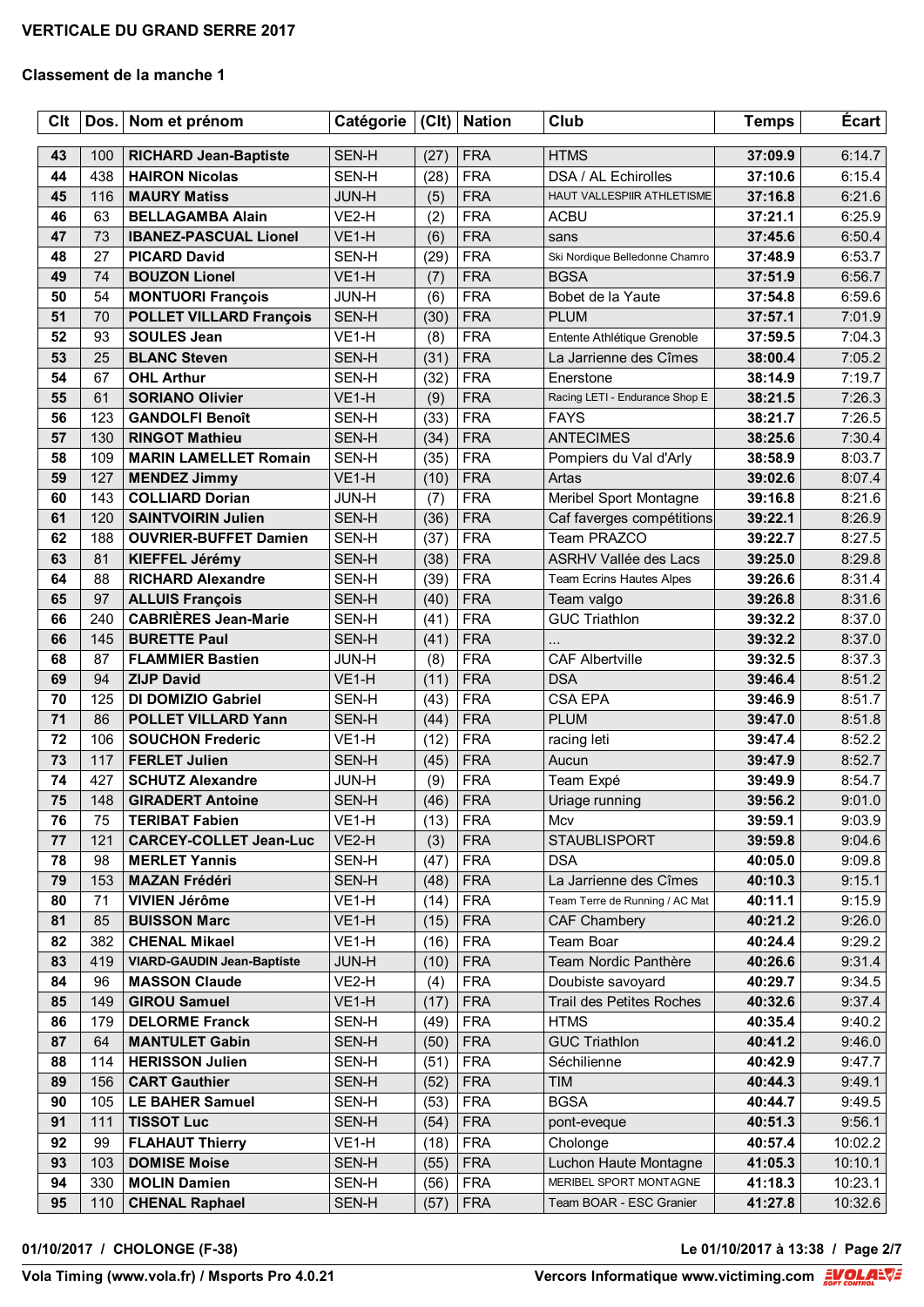| <b>Clt</b> | Dos. | Nom et prénom                 | Catégorie    | C          | <b>Nation</b> | Club                           | <b>Temps</b> | Écart   |
|------------|------|-------------------------------|--------------|------------|---------------|--------------------------------|--------------|---------|
| 96         | 198  | <b>NEANT Hugo</b>             | ESP-H        |            | <b>FRA</b>    | VertiOisans                    | 41:37.4      | 10:42.2 |
| 97         | 95   | <b>JUILLAGUET Daniel</b>      | VE2-H        | (7)<br>(5) | <b>FRA</b>    | VO <sub>3</sub> Max            | 41:37.5      | 10:42.3 |
| 98         | 131  | <b>MICHEL Nicolas</b>         | VE1-H        | (19)       | <b>FRA</b>    | Embrun                         | 41:38.4      | 10:43.2 |
| 99         | 281  | <b>GONNET Gautier</b>         | SEN-H        | (58)       | <b>FRA</b>    | CAF Chambéry                   | 41:41.0      | 10:45.8 |
| 100        | 119  | <b>BOIS Denis</b>             | SEN-H        | (59)       | <b>FRA</b>    | <b>HTMS</b>                    | 41:42.4      | 10:47.2 |
| 101        | 183  | <b>BOISSERANC Justin</b>      | SEN-H        | (60)       | <b>FRA</b>    | <b>USA Triathlon</b>           | 41:49.8      | 10:54.6 |
| 102        | 101  | <b>JACQUARD Pascal</b>        | SEN-H        | (61)       | <b>FRA</b>    | <b>CAF Faverges</b>            | 41:57.5      | 11:02.3 |
| 103        | 135  | <b>GARDEY Benoit</b>          | VE1-H        | (20)       | <b>FRA</b>    | <b>Team SA Events</b>          | 41:58.4      | 11:03.2 |
| 104        | 218  | <b>SENEJOUX Loic</b>          | SEN-H        | (62)       | <b>FRA</b>    | Cap Vecors                     | 42:06.0      | 11:10.8 |
| 105        | 221  | <b>SAUSSAC Thibault</b>       | SEN-H        | (63)       | <b>FRA</b>    | <b>DIOIS TRAILEURS</b>         | 42:07.6      | 11:12.4 |
| 106        | 411  | <b>RADIC Nathan</b>           | <b>JUN-H</b> | (11)       | <b>FRA</b>    | <b>EA Grenoble</b>             | 42:09.4      | 11:14.2 |
| 107        | 413  | <b>RONGERE Sébastien</b>      | VE1-H        | (21)       | <b>FRA</b>    |                                | 42:10.5      | 11:15.3 |
| 108        | 407  | <b>MELENDO Loic</b>           | SEN-H        | (64)       | <b>FRA</b>    | Team sports intendance         | 42:16.1      | 11:20.9 |
| 109        | 175  | <b>DEVAUX François</b>        | SEN-H        | (65)       | <b>FRA</b>    | Al Echirolles                  | 42:17.6      | 11:22.4 |
| 110        | 192  | <b>BASILLE Axel</b>           | SEN-H        | (66)       | <b>FRA</b>    | Royans Team Trail              | 42:20.0      | 11:24.8 |
| 110        | 144  | <b>BRUAND Bastien</b>         | SEN-H        | (66)       | <b>FRA</b>    | VTC06                          | 42:20.0      | 11:24.8 |
| 112        | 184  | <b>KRAMARCZEWSKI Mederic</b>  | SEN-H        | (68)       | <b>FRA</b>    | Cholonge                       | 42:26.8      | 11:31.6 |
| 113        | 132  | <b>CHIARUCCI Franck</b>       | VE2-H        | (6)        | <b>FRA</b>    | Racing Leti                    | 42:28.7      | 11:33.5 |
| 114        | 107  | <b>LAVY Jeremy</b>            | SEN-H        | (69)       | <b>FRA</b>    | Team SCARPA / COMPRESSPORT     | 42:29.2      | 11:34.0 |
| 115        | 381  | <b>BAYART Michael</b>         | SEN-H        | (70)       | <b>FRA</b>    | <b>NC</b>                      | 42:34.8      | 11:39.6 |
| 116        | 171  | <b>CHOVIN Luc</b>             | SEN-H        | (71)       | <b>FRA</b>    | tais toi et grimpe             | 42:35.0      | 11:39.8 |
| 117        | 102  | <b>CHARROUD Frederic</b>      | SEN-H        | (72)       | <b>FRA</b>    | Champier                       | 42:42.1      | 11:46.9 |
| 118        | 82   | <b>BEDEZ Jean Pierre</b>      | VE2-H        | (7)        | <b>FRA</b>    | Bois d'Amont                   | 42:43.0      | 11:47.8 |
| 119        | 415  | <b>SUBRA Frederic</b>         | VE1-H        | (22)       | <b>FRA</b>    | aucun                          | 42:47.0      | 11:51.8 |
| 120        | 442  | <b>MARIETTA Antoine</b>       | OUV          | (1)        |               |                                | 42:48.7      | 11:53.5 |
| 121        | 182  | <b>CHEVAUDONNA Romain</b>     | SEN-H        | (73)       | <b>FRA</b>    | Team Genep                     | 42:49.7      | 11:54.5 |
| 122        | 428  | <b>BOUCHER Romain</b>         | <b>JUN-H</b> | (12)       | <b>FRA</b>    | Team Expé                      | 42:51.0      | 11:55.8 |
| 123        | 133  | <b>LAIR Fabrice</b>           | VE1-H        | (23)       | <b>FRA</b>    |                                | 42:51.4      | 11:56.2 |
| 124        | 193  | <b>COLMARD Jean Louis</b>     | VE2-H        | (8)        | <b>FRA</b>    | <b>DSA</b>                     | 42:54.5      | 11:59.3 |
| 125        | 437  | <b>DERRIEN Franck</b>         | SEN-H        | (74)       | <b>FRA</b>    |                                | 42:56.4      | 12:01.2 |
| 126        | 187  | <b>CHEVAL Florian</b>         | SEN-H        | (75)       | <b>FRA</b>    | MERIBEL SPORT MONTAGNE         | 42:59.1      | 12:03.9 |
| 127        | 289  | <b>NOLLET Maxime</b>          | SEN-H        | (76)       | <b>FRA</b>    | <b>HTMS</b>                    | 43:01.0      | 12:05.8 |
| 128        | 113  | <b>SERIEIX Philippe</b>       | VE2-H        | (9)        | <b>FRA</b>    | Non licensié                   | 43:08.3      | 12:13.1 |
| 129        | 152  | <b>GREGOLIN Yann</b>          | VE1-H        | (24)       | <b>FRA</b>    | dsl                            | 43:12.0      | 12:16.8 |
| 130        | 115  | <b>GAY-PERRET Laurent</b>     | SEN-H        | (77)       | <b>FRA</b>    | CAF LA ROCHE                   | 43:14.0      | 12:18.8 |
| 131        | 157  | <b>DIAZ Joel</b>              | VE2-H        | (10)       | <b>FRA</b>    | section semitag trail / endura | 43:23.8      | 12:28.6 |
| 132        | 160  | <b>BARDET Thierry</b>         | VE1-H        | (25)       | <b>FRA</b>    | Team VERCORS                   | 43:24.3      | 12:29.1 |
| 133        | 416  | <b>TORTEROTOT Cyril</b>       | VE1-H        | (26)       | <b>FRA</b>    | Altiplano                      | 43:27.9      | 12:32.7 |
| 134        | 255  | <b>BELZ Jean-Marie</b>        | SEN-H        | (78)       | <b>FRA</b>    | <b>DSA</b>                     | 43:31.4      | 12:36.2 |
| 135        | 122  | <b>LEVAL Thibaut</b>          | SEN-H        | (79)       | <b>FRA</b>    | <b>Cuisses Roties</b>          | 43:31.7      | 12:36.5 |
| 136        | 126  | <b>LEVI ALVARES Yoann</b>     | SEN-H        | (80)       | <b>FRA</b>    | <b>GN LE BOURG D'OISANS</b>    | 43:40.8      | 12:45.6 |
| 137        | 166  | <b>CARON Vincent</b>          | VE1-H        | (27)       | <b>FRA</b>    | CAF VALLEE DE L'UBAYE / ACBU   | 43:41.2      | 12:46.0 |
| 138        | 195  | <b>JOURDAN Benoit</b>         | SEN-H        | (81)       | <b>FRA</b>    | <b>Ben</b>                     | 43:42.2      | 12:47.0 |
| 139        | 186  | <b>PEYRIN Michael</b>         | SEN-H        | (82)       | <b>FRA</b>    | MATHEYSINE LIBRE (Strava)      | 43:43.2      | 12:48.0 |
| 140        | 141  | <b>SUBRA Florent</b>          | SEN-H        | (83)       | <b>FRA</b>    |                                | 43:44.5      | 12:49.3 |
| 141        | 178  | <b>UDDIN Yanis</b>            | JUN-H        | (13)       | <b>FRA</b>    | CAF La Mure                    | 43:44.8      | 12:49.6 |
| 142        | 137  | <b>PAYA Robin</b>             | SEN-H        | (84)       | <b>FRA</b>    | <b>Team Tacos</b>              | 43:48.4      | 12:53.2 |
| 143        | 227  | <b>COLOMBY Adrien</b>         | SEN-H        | (85)       | <b>FRA</b>    | Courir à Grenoble              | 43:52.4      | 12:57.2 |
| 144        | 142  | <b>PETTE Antoine</b>          | SEN-H        | (86)       | <b>FRA</b>    | Tennis club de Poisat          | 43:53.8      | 12:58.6 |
| 145        | 190  | <b>DELENCRE Adrien</b>        | SEN-H        | (87)       | <b>FRA</b>    | Non                            | 44:00.4      | 13:05.2 |
| 146        | 170  | <b>RICHER Charly</b>          | ESP-H        | (8)        | <b>FRA</b>    | Bobet de la Yaute              | 44:02.6      | 13:07.4 |
| 147        | 76   | <b>ACHARD Eric</b>            | VE1-H        | (28)       | <b>FRA</b>    | <b>Bauges Montagne Sport</b>   | 44:12.6      | 13:17.4 |
| 148        | 124  | <b>COINDREAU Marc-Antoine</b> | SEN-H        | (88)       | <b>FRA</b>    | pas de club                    | 44:15.1      | 13:19.9 |

**01/10/2017 / CHOLONGE (F-38) Le 01/10/2017 à 13:38 / Page 3/7**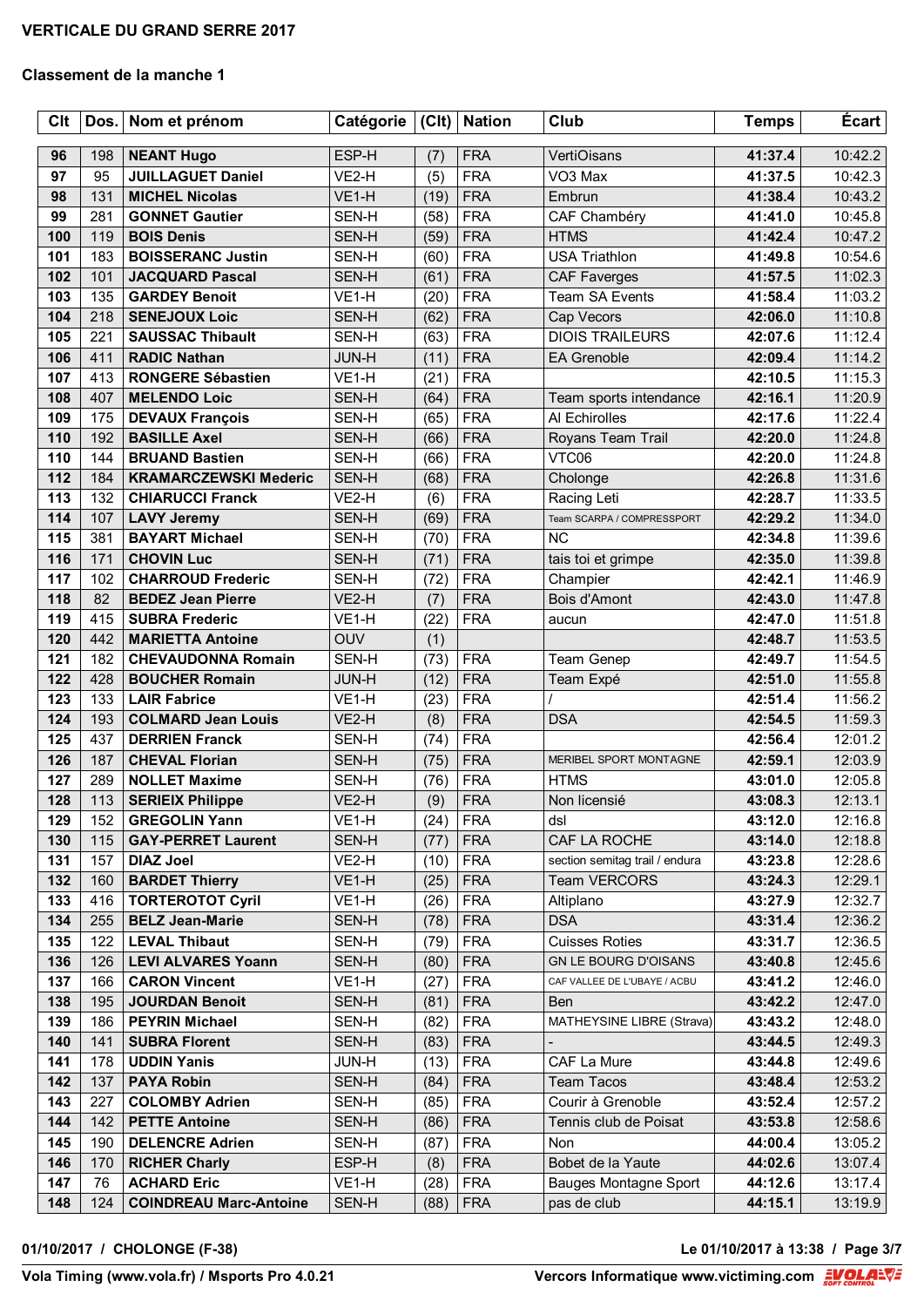| Clt |     | Dos. Nom et prénom             | Catégorie         | C            | <b>Nation</b> | Club                               | <b>Temps</b>       | <b>Écart</b> |
|-----|-----|--------------------------------|-------------------|--------------|---------------|------------------------------------|--------------------|--------------|
| 149 | 230 | <b>JOANNON Yves</b>            | SEN-H             | (89)         | <b>FRA</b>    | <b>Brie</b>                        | 44:16.4            | 13:21.2      |
| 150 | 140 | <b>BAVOUX Cédric</b>           | SEN-H             | (90)         | <b>FRA</b>    | aucun                              | 44:18.0            | 13:22.8      |
| 151 | 155 | <b>BUISSON Vincent</b>         | VE1-H             | (29)         | <b>FRA</b>    | <b>Trail des Petites Roches</b>    | 44:22.9            | 13:27.7      |
| 151 | 151 | <b>DOULET Hervé</b>            | VE2-H             | (11)         | <b>FRA</b>    | <b>BGSA</b>                        | 44:22.9            | 13:27.7      |
| 153 | 118 | <b>GUIMEZANES Matthieu</b>     | VE1-H             | (30)         | <b>FRA</b>    | VO <sub>2quoi</sub> ?              | 44:27.1            | 13:31.9      |
| 154 | 295 | <b>JOURNET Freddy</b>          | VE1-H             | (31)         | <b>FRA</b>    | <b>TIM</b>                         | 44:35.6            | 13:40.4      |
| 155 | 181 | <b>GAUTIER Sylvain</b>         | SEN-H             | (91)         | <b>FRA</b>    | <b>CAP Vercors</b>                 | 44:37.8            | 13:42.6      |
| 156 | 291 | <b>CUSIN Jérémie</b>           | SEN-H             | (92)         | <b>FRA</b>    | Meribel sport montagne             | 44:46.6            | 13:51.4      |
| 157 | 189 | <b>FRESSOZ Lionel</b>          | VE1-H             | (32)         | <b>FRA</b>    | LES TRAILERS DE LA CHAMBOTTE       | 44:49.5            | 13:54.3      |
| 158 | 242 | <b>PIGNIER Tristan</b>         | SEN-H             | (93)         | <b>FRA</b>    | CAF Chambéry                       | 44:51.3            | 13:56.1      |
| 159 | 173 | <b>BONNAUD Michel</b>          | VE2-H             | (12)         | <b>FRA</b>    | <b>BGSA</b>                        | 44:55.7            | 14:00.5      |
| 160 | 159 | <b>PRANGERE Quentin</b>        | ESP-H             | (9)          | <b>FRA</b>    | Bobet de la Yaute/TEAM ST-YORR     | 44:56.2            | 14:01.0      |
| 161 | 380 | <b>BARTHELEMY Jean Claude</b>  | VE1-H             | (33)         | <b>FRA</b>    | Grésivaudan Triathlon              | 45:04.4            | 14:09.2      |
| 162 | 245 | <b>CHOSSAT Théo</b>            | ESP-H             | (10)         | <b>FRA</b>    | Non                                | 45:06.8            | 14:11.6      |
| 163 | 323 | <b>LOTTIN Xavier</b>           | SEN-H             | (94)         | <b>FRA</b>    | <b>TIM</b>                         | 45:08.6            | 14:13.4      |
| 164 | 180 | <b>BERNIER Michel</b>          | VE1-H             | (34)         | <b>FRA</b>    | <b>TIM</b>                         | 45:11.0            | 14:15.8      |
| 165 | 169 | <b>TOMAS -VERA Alphonse</b>    | VE2-H             | (13)         | <b>FRA</b>    | Les Pieds nickelés du Taillefe     | 45:16.0            | 14:20.8      |
| 166 | 229 | <b>ETELLIN Cyril</b>           | VE1-H             | (35)         | <b>FRA</b>    | <b>AL Echirolles</b>               | 45:23.1            | 14:27.9      |
| 167 | 162 | <b>PÊCHEUR Samuel</b>          |                   |              | <b>FRA</b>    |                                    |                    | 14:29.7      |
| 168 | 164 | <b>BRONSARD Tristan</b>        | SEN-H<br>SEN-H    | (95)<br>(96) | <b>FRA</b>    | $\ddotsc$<br><b>DSA</b>            | 45:24.9<br>45:27.3 | 14:32.1      |
| 169 | 263 | <b>RECORDON Phil</b>           | VE2-H             | (14)         | <b>FRA</b>    |                                    | 45:30.5            | 14:35.3      |
| 170 | 158 | <b>ROUSSILLON Jean Henri</b>   | VE1-H             | (36)         | <b>FRA</b>    | chambery<br>La Jarrienne des Cîmes | 45:33.7            | 14:38.5      |
| 171 | 128 | <b>DEBRAY Quentin</b>          | SEN-H             | (97)         | <b>FRA</b>    | <b>GUC Triathlon</b>               | 45:39.4            | 14:44.2      |
| 172 | 168 | <b>MUFFAT Quentin</b>          | SEN-H             | (98)         | <b>FRA</b>    | Morzine                            | 45:41.5            | 14:46.3      |
| 173 | 286 | <b>POUSSARD Bruno</b>          | SEN-H             | (99)         | <b>FRA</b>    |                                    |                    | 14:54.1      |
| 174 | 139 | <b>RENAUD Jean-Pierre</b>      | VE2-H             | (15)         | <b>FRA</b>    | Strasbourgeois sans team           | 45:49.3<br>45:52.9 | 14:57.7      |
| 175 | 443 | <b>RAISIN Alban</b>            | <b>OUV</b>        | (2)          |               |                                    | 46:00.7            | 15:05.5      |
| 176 | 249 | <b>VRIGNEAU Fred</b>           | VE2-H             | (16)         | <b>FRA</b>    | The Tnosboy                        | 46:01.3            | 15:06.1      |
| 177 | 136 | <b>CHASSINE Thierry</b>        | SEN-H             | (100)        | <b>FRA</b>    | aucun                              | 46:18.6            | 15:23.4      |
| 178 | 329 | <b>GODAT Sébastien</b>         | VE <sub>1-H</sub> | (37)         | <b>FRA</b>    | godat family                       | 46:56.5            | 16:01.3      |
| 179 | 165 | <b>MARTIN Pierre-Yves</b>      | VE3-H             | (1)          | SUI           | PEV Genève                         | 46:58.9            | 16:03.7      |
| 180 | 167 | <b>GERING Laurent</b>          | VE1-H             | (38)         | <b>FRA</b>    | Ravanel&Co                         | 47:08.0            | 16:12.8      |
| 181 | 324 | <b>MOLIN Nicolas</b>           | SEN-H             | $(101)$ FRA  |               | Pas de club                        | 47:08.6            | 16:13.4      |
| 182 | 233 | <b>PAUL Yohann</b>             | SEN-H             | (102)        | <b>FRA</b>    | VTC06                              | 47:15.0            | 16:19.8      |
| 183 | 223 | <b>PERRIER Jean Christophe</b> | VE3-H             | (2)          | <b>FRA</b>    | <b>TEAM UBAYE</b>                  | 47:18.9            | 16:23.7      |
| 184 | 347 | <b>BAY Martin</b>              | SEN-H             | (103)        | <b>FRA</b>    | CAF St Julien en Genevois          | 47:19.8            | 16:24.6      |
| 185 | 298 | <b>LANIER Romain</b>           | SEN-H             | (104)        | <b>FRA</b>    | <b>DSA</b>                         | 47:35.7            | 16:40.5      |
| 186 | 112 | <b>PARICHE Eric</b>            | VE1-H             | (39)         | <b>FRA</b>    | <b>MSA Triathlon</b>               | 47:37.0            | 16:41.8      |
| 187 | 225 | <b>CAUSARANO Adrian</b>        | SEN-H             | (105)        | <b>FRA</b>    | team klin klin                     | 47:37.1            | 16:41.9      |
| 188 | 271 | <b>MAGUSTEIRO David</b>        | SEN-H             | (106)        | <b>FRA</b>    | Feniasse                           | 47:38.6            | 16:43.4      |
| 189 | 150 | <b>WIEBICKE Max</b>            | SEN-H             | (107)        | <b>GER</b>    | Schrammschweine                    | 47:40.4            | 16:45.2      |
| 190 | 282 | <b>CHAMBAZ Yann</b>            | SEN-H             | (108)        | <b>FRA</b>    | <b>DSA</b>                         | 47:49.7            | 16:54.5      |
| 191 | 270 | <b>SYLVESTRE Jean-Baptiste</b> | SEN-H             | (109)        | <b>FRA</b>    | aucun                              | 47:52.9            | 16:57.7      |
| 192 | 388 | <b>DAUVERCHAIN François</b>    | VE1-H             | (40)         | <b>FRA</b>    | <b>ATROX</b>                       | 47:53.4            | 16:58.2      |
| 193 | 138 | <b>JOUBERT Alain</b>           | VE2-H             | (17)         | <b>FRA</b>    | Aucun                              | 47:58.4            | 17:03.2      |
| 194 | 196 | <b>LEMAIRE Franck</b>          | SEN-H             | (110)        | <b>FRA</b>    | Aucun                              | 48:01.3            | 17:06.1      |
| 195 | 238 | <b>ESSOE Michel</b>            | SEN-H             | (111)        | <b>CMR</b>    | l'Atelier Mobile                   | 48:02.7            | 17:07.5      |
| 196 | 429 | <b>BOUCHER Frederic</b>        | VE1-H             | (41)         | <b>FRA</b>    | Team Expé                          | 48:16.2            | 17:21.0      |
| 196 | 256 | <b>CARRIBON Clément</b>        | SEN-H             | (112)        | <b>FRA</b>    | Chez Vez                           | 48:16.2            | 17:21.0      |
| 198 | 278 | <b>FAYOLLE David</b>           | VE1-H             | (42)         | <b>FRA</b>    | moi tt seul                        | 48:23.5            | 17:28.3      |
| 199 | 258 | <b>CHENEVEZ James</b>          | VE2-H             | (18)         | <b>FRA</b>    | Grenoble UC                        | 48:24.9            | 17:29.7      |
| 200 | 260 | <b>ROUSSILLON Johan</b>        | JUN-H             | (14)         | <b>FRA</b>    | <b>BRAMANS</b>                     | 48:28.6            | 17:33.4      |
| 201 | 315 | <b>MURRAY Maurice</b>          | VE1-H             | (43)         | <b>FRA</b>    | <b>BGSA</b>                        | 48:29.8            | 17:34.6      |
|     |     |                                |                   |              |               |                                    |                    |              |

**01/10/2017 / CHOLONGE (F-38) Le 01/10/2017 à 13:38 / Page 4/7**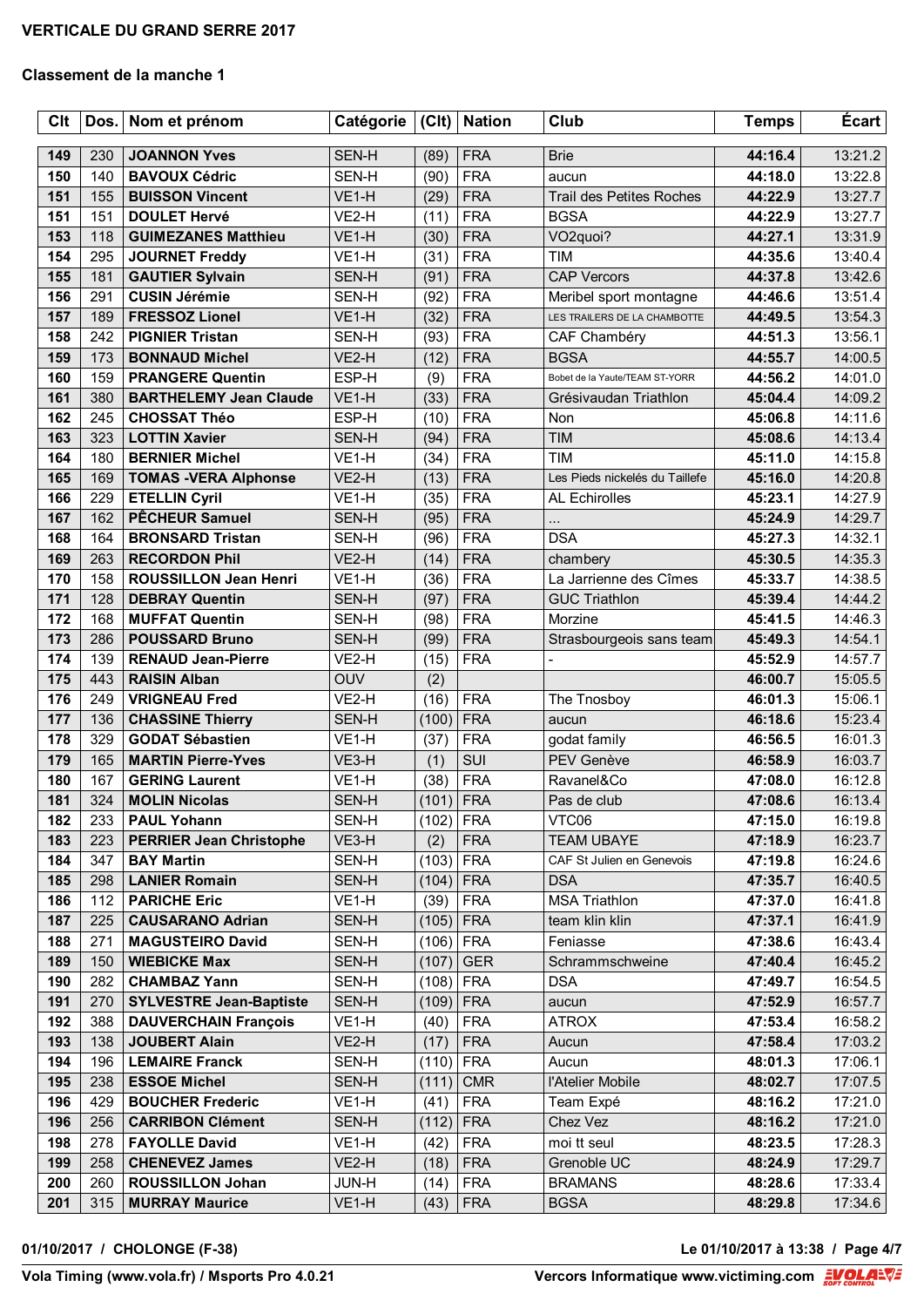| <b>Clt</b> | Dos. | Nom et prénom                | Catégorie         | (Clt)       | <b>Nation</b> | Club                            | <b>Temps</b> | <b>Écart</b> |
|------------|------|------------------------------|-------------------|-------------|---------------|---------------------------------|--------------|--------------|
| 202        | 172  | <b>CHOVIN Remy</b>           | SEN-H             | (113)       | <b>FRA</b>    |                                 | 48:30.7      | 17:35.5      |
| 203        | 237  | <b>DUCASTEL Benjamin</b>     | ESP-H             | (11)        | <b>FRA</b>    | aucun<br><b>SN CHARTROUSIN</b>  | 48:31.2      | 17:36.0      |
| 204        | 163  | <b>FUENTES Jonathan</b>      | SEN-H             | (114)       | <b>FRA</b>    | Aucun                           | 48:31.5      | 17:36.3      |
| 205        | 197  | <b>MUSARD</b> Émilien        | SEN-H             | (115)       | <b>FRA</b>    | Musard                          | 48:38.2      | 17:43.0      |
| 206        | 254  | <b>SAEZ Edgardo</b>          | VE1-H             | (44)        | <b>FRA</b>    | section semitag trail / endura  | 48:42.1      | 17:46.9      |
| 207        | 161  | <b>ROBERT Sylvain</b>        | SEN-H             | (116)       | <b>FRA</b>    | Gresivaudan xpress              | 48:47.1      | 17:51.9      |
| 208        | 174  | <b>FOUCHEROT Thomas</b>      | SEN-H             | (117)       | <b>FRA</b>    | <b>Team Crouzet libre</b>       | 48:51.6      | 17:56.4      |
| 209        | 305  | <b>THOUVENOT Damien</b>      | VE1-H             | (45)        | <b>FRA</b>    | sans                            | 48:52.2      | 17:57.0      |
| 210        | 176  | <b>FERAUD Kael</b>           | VE1-H             | (46)        | <b>FRA</b>    | Chorges                         | 48:52.7      | 17:57.5      |
| 211        | 272  | <b>CUINAT-GUERRAZ Nils</b>   | SEN-H             | (118)       | <b>FRA</b>    | Escalade Voiron Alpinisme       | 48:56.2      | 18:01.0      |
| 212        | 259  | <b>PANGALOS Dimitri</b>      | SEN-H             | (119)       | <b>FRA</b>    | ****                            | 48:59.9      | 18:04.7      |
| 213        | 404  | <b>LAINÉ Sylvain</b>         | VE1-H             | (47)        | <b>FRA</b>    | indépendant                     | 49:06.2      | 18:11.0      |
| 214        | 248  | <b>PATTEIN Didier</b>        | VE1-H             | (48)        | <b>FRA</b>    | <b>TEAM EASY WAY</b>            | 49:11.9      | 18:16.7      |
| 215        | 274  | <b>POLLY Frédéric</b>        | VE1-H             | (49)        | <b>FRA</b>    | <b>ASCE THALES</b>              | 49:29.3      | 18:34.1      |
| 216        | 268  | <b>ROQUES Laurent</b>        | VE1-H             | (50)        | <b>FRA</b>    | Lau                             | 49:32.2      | 18:37.0      |
| 217        | 401  | <b>HOARAU Bertrand</b>       | SEN-H             | (120)       | <b>FRA</b>    | <b>NA</b>                       | 49:34.0      | 18:38.8      |
| 218        | 439  | <b>BORGHESE François</b>     | VE2-H             | (19)        | <b>FRA</b>    | <b>DSA</b>                      | 49:36.8      | 18:41.6      |
| 219        | 91   | <b>BRU Frederic</b>          | SEN-H             | (121)       | <b>FRA</b>    | TENDINITES ET IBUPROFENE        | 49:39.5      | 18:44.3      |
| 220        | 251  | <b>VALENTIN Stephane</b>     | VE1-H             | (51)        | <b>FRA</b>    | <b>CMI Tullins</b>              | 49:44.4      | 18:49.2      |
| 221        | 220  | <b>PALUCH Sébastien</b>      | VE1-H             | (52)        | <b>FRA</b>    | <b>Team Raidlight</b>           | 49:54.8      | 18:59.6      |
| 222        | 154  | <b>FOLCHER Laurent</b>       | VE2-H             | (20)        | <b>FRA</b>    | Ventoux trail club              | 49:56.9      | 19:01.7      |
| 223        | 309  | <b>VIDON-GENI Jessy</b>      | SEN-H             | (122)       | <b>FRA</b>    | Team Bibolet                    | 50:03.9      | 19:08.7      |
| 224        | 264  | <b>BACHELET Romain</b>       | SEN-H             | (123)       | <b>FRA</b>    | Spartan units                   | 50:08.6      | 19:13.4      |
| 225        | 257  | <b>COLLION Jérôme</b>        | VE1-H             | (53)        | <b>FRA</b>    | aucun                           | 50:09.6      | 19:14.4      |
| 226        | 290  | <b>HALLAIS Arnaud</b>        | VE1-H             | (54)        | <b>FRA</b>    | Lignarre Trail Team             | 50:13.7      | 19:18.5      |
| 227        | 275  | <b>BRISSON Grégoire</b>      | VE1-H             | (55)        | <b>FRA</b>    | <b>ASCE THALERS</b>             | 50:15.1      | 19:19.9      |
| 228        | 310  | <b>BRACHET Loïc</b>          | SEN-H             | (124)       | <b>FRA</b>    | <b>SPAC</b>                     | 50:16.0      | 19:20.8      |
| 229        | 266  | <b>FLAMMIER Vincent</b>      | VE1-H             | (56)        | <b>FRA</b>    | maurienne ski alpinisme         | 50:19.5      | 19:24.3      |
| 230        | 307  | <b>CLEMENT Olivier</b>       | SEN-H             | (125)       | <b>FRA</b>    | <b>MM</b>                       | 50:20.6      | 19:25.4      |
| 231        | 294  | <b>ARNAUD Frank</b>          | VE1-H             | (57)        | <b>FRA</b>    | Altiplano                       | 50:24.0      | 19:28.8      |
| 232        | 336  | <b>BELFIORE Massimo</b>      | VE3-H             | (3)         | <b>FRA</b>    | Vésubie Trail Club              | 50:26.4      | 19:31.2      |
| 233        | 284  | <b>MARCQ Mathieux</b>        | SEN-H             | (126)       | <b>FRA</b>    | aucun                           | 50:28.2      | 19:33.0      |
| 234        | 325  | <b>SUBLET Jean-François</b>  | SEN-H             | $(127)$ FRA |               | Photoweb                        | 50:47.2      | 19:52.0      |
| 235        | 342  | <b>JOAO Rodrigo</b>          | VE1-H             | (58)        | <b>BRA</b>    | CANI PRO TEAM                   | 50:47.3      | 19:52.1      |
| 236        | 219  | <b>VALLIN Pascal</b>         | VE <sub>1-H</sub> | (59)        | <b>FRA</b>    |                                 | 51:08.1      | 20:12.9      |
| 237        | 301  | <b>DAVIET Sylvain</b>        | SEN-H             | (128)       | <b>FRA</b>    | Caro                            | 51:11.7      | 20:16.5      |
| 238        | 414  | <b>ROUSSEAU Sebastien</b>    | VE1-H             | (60)        | <b>FRA</b>    | Aucun                           | 51:16.0      | 20:20.8      |
| 239        | 343  | <b>MAILLET Jean-Charles</b>  | VE1-H             | (61)        | <b>FRA</b>    | Jogg'in St Ismier               | 51:22.6      | 20:27.4      |
| 240        | 177  | <b>MENDES David</b>          | VE1-H             | (62)        | <b>FRA</b>    | <b>GRESI'COURANT Le Versoud</b> | 51:23.8      | 20:28.6      |
| 241        | 253  | <b>PERRIN Jean Marcel</b>    | VE3-H             | (4)         | <b>FRA</b>    | EA Grenoble                     | 51:32.1      | 20:36.9      |
| 241        | 246  | <b>DUMONT Rémi</b>           | SEN-H             | (129)       | <b>FRA</b>    | néant                           | 51:32.1      | 20:36.9      |
| 243        | 406  | <b>MARIETTA Patrice</b>      | VE1-H             | (63)        | <b>FRA</b>    | TIM                             | 51:36.1      | 20:40.9      |
| 244        | 288  | <b>SALOMON Gael</b>          | SEN-H             | (130)       | <b>FRA</b>    | <b>ESAGAMI</b>                  | 51:38.5      | 20:43.3      |
| 245        | 403  | <b>LACOUTURE Didier</b>      | VE2-H             | (21)        | <b>FRA</b>    | Aucun                           | 51:49.1      | 20:53.9      |
| 246        | 250  | <b>LEON Joan-Carles</b>      | VE1-H             | (64)        | <b>ESP</b>    | <b>UEM</b>                      | 51:50.8      | 20:55.6      |
| 247        | 234  | <b>PRUNIER Jean-Baptiste</b> | ESP-H             | (12)        | <b>FRA</b>    | St Yorre                        | 51:56.3      | 21:01.1      |
| 248        | 340  | <b>VIERRON Raphaël</b>       | VE1-H             | (65)        | <b>FRA</b>    | Aucun                           | 51:56.8      | 21:01.6      |
| 249        | 236  | <b>ROCHAS Julien</b>         | SEN-H             | (131)       | <b>FRA</b>    | Néant                           | 51:57.5      | 21:02.3      |
| 250        | 394  | <b>GIORDANO Lionel</b>       | VE1-H             | (66)        | <b>FRA</b>    | Saint Jean                      | 52:00.6      | 21:05.4      |
| 251        | 387  | DA CRUZ OLIVEIRA Joao Paulo  | SEN-H             | (132)       | <b>FRA</b>    | <b>NA</b>                       | 52:01.3      | 21:06.1      |
| 252        | 129  | <b>MOUNIER Bastien</b>       | SEN-H             | (133)       | <b>FRA</b>    | aucun                           | 52:01.4      | 21:06.2      |
| 253        | 328  | <b>BORDAZ Eric</b>           | VE1-H             | (67)        | <b>FRA</b>    | <b>CROCO</b>                    | 52:09.4      | 21:14.2      |
| 254        | 273  | <b>BORGHESE Cyprien</b>      | ESP-H             | (13)        | <b>FRA</b>    |                                 | 52:12.0      | 21:16.8      |

**01/10/2017 / CHOLONGE (F-38) Le 01/10/2017 à 13:38 / Page 5/7**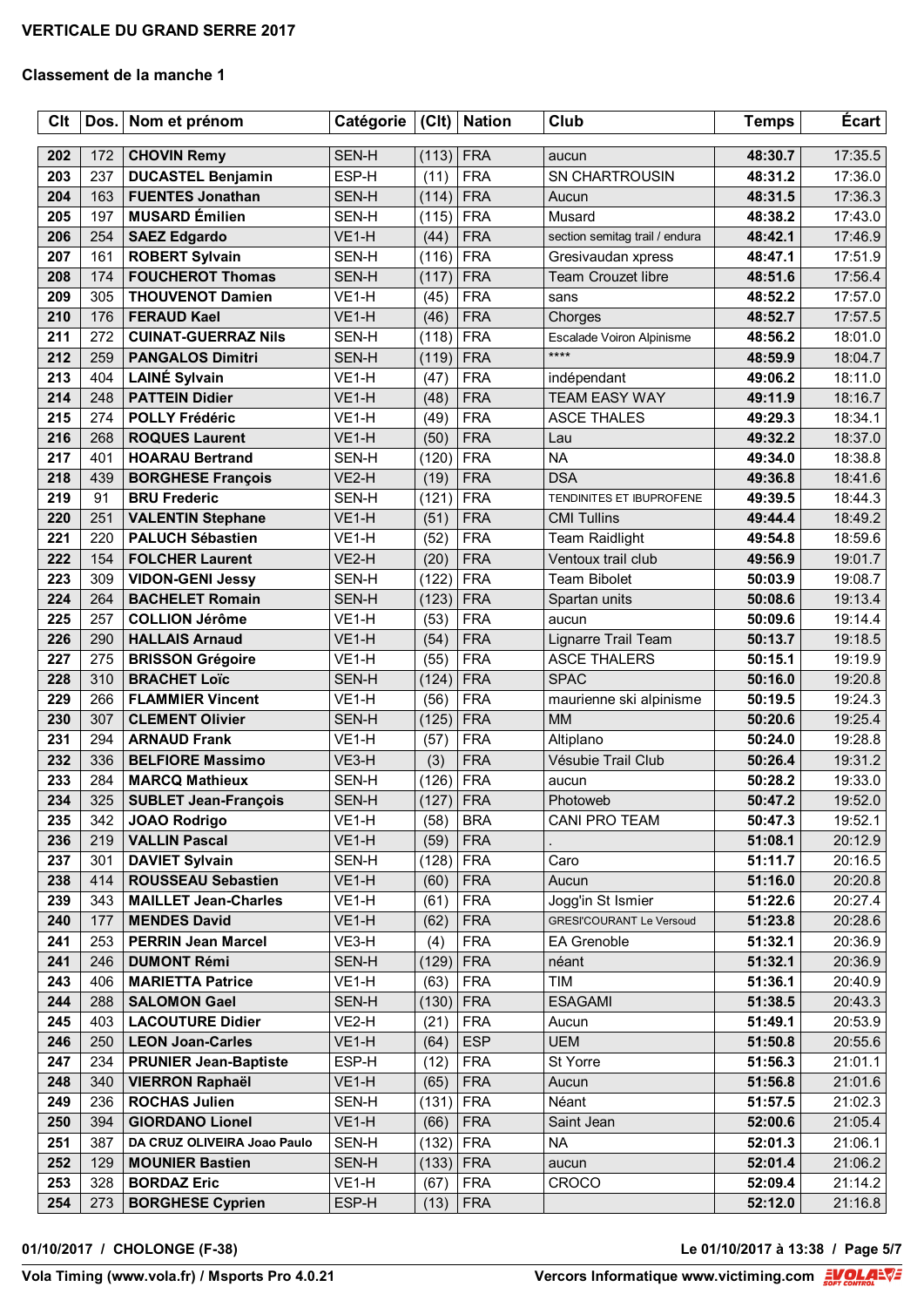| <b>Clt</b> | Dos.       | Nom et prénom                                       | Catégorie      | C              | <b>Nation</b>            | Club                                         | <b>Temps</b>       | <b>Écart</b>       |
|------------|------------|-----------------------------------------------------|----------------|----------------|--------------------------|----------------------------------------------|--------------------|--------------------|
| 255        | 319        | <b>BONHOURE Pierre</b>                              | SEN-H          | (134)          | <b>FRA</b>               | Aucun                                        | 52:25.7            | 21:30.5            |
| 256        | 397        | <b>GUILLOD Vincent</b>                              | VE1-H          | (68)           | <b>FRA</b>               | Lyon athlé                                   | 52:29.7            | 21:34.5            |
| 257        | 348        | <b>BOISSELIER Pascal</b>                            | SEN-H          | (135)          | <b>FRA</b>               | GrenobleVTT                                  | 52:34.0            | 21:38.8            |
| 258        | 292        | <b>LAROCHE Sébastien</b>                            | VE1-H          | (69)           | <b>FRA</b>               | Course évasion                               | 52:34.1            | 21:38.9            |
| 259        | 304        | <b>FIALOUX Jeremy</b>                               | SEN-H          | (136)          | <b>FRA</b>               | Aucun                                        | 52:35.1            | 21:39.9            |
| 260        | 244        | <b>CHOSSAT Cyril</b>                                | VE2-H          | (22)           | <b>FRA</b>               | <b>DSA - USJC SKI</b>                        | 52:39.6            | 21:44.4            |
| 261        | 285        | <b>MIGLIORERO Cedric</b>                            | VE1-H          | (70)           | <b>FRA</b>               | <b>BGSA</b>                                  | 52:42.5            | 21:47.3            |
| 262        | 262        | <b>DIARA Sébastien</b>                              | SEN-H          | (137)          | <b>FRA</b>               | <b>TEAM GENEPY</b>                           | 52:46.4            | 21:51.2            |
| 263        | 252        | <b>DEHLAVI Nima</b>                                 | SEN-H          | (138)          | <b>FRA</b>               | No team                                      | 52:51.5            | 21:56.3            |
| 264        | 194        | <b>GALLOIS Cyril</b>                                | VE1-H          | (71)           | <b>FRA</b>               | EA Grenoble - AL Echirolles                  | 52:58.1            | 22:02.9            |
| 265        | 331        | <b>EL KHOURY Jerome</b>                             | SEN-H          | (139)          | <b>FRA</b>               | Lfa trets                                    | 53:04.1            | 22:08.9            |
| 266        | 418        | <b>TRAVERSAZ Dorian</b>                             | SEN-H          | (140)          | <b>FRA</b>               | eybens sport adaté                           | 53:06.0            | 22:10.8            |
| 267        | 261        | <b>JAMET Mikael</b>                                 | VE1-H          | (72)           | <b>FRA</b>               | section semitag trail / endura               | 53:14.5            | 22:19.3            |
| 268        | 311        | <b>DRECQ Olivier</b>                                | VE1-H          | (73)           | <b>FRA</b>               | <b>DSA</b>                                   | 53:18.5            | 22:23.3            |
| 269        | 185        | <b>AVANTURIER Christophe</b>                        | VE1-H          | (74)           | <b>FRA</b>               | Team ecrins Hautes alpes                     | 53:23.6            | 22:28.4            |
| 270        | 146        | <b>CABOUAT David</b>                                | SEN-H          | (141)          | <b>FRA</b>               | Douvaine                                     | 53:49.8            | 22:54.6            |
| 271        | 333        | <b>SCREMIN Alexis</b>                               | SEN-H          | (142)          | <b>FRA</b>               | sans                                         | 53:52.6            | 22:57.4            |
| 272        | 217        | <b>DUPREY Eric</b>                                  | VE3-H          | (5)            | <b>FRA</b>               | sans                                         | 54:04.1            | 23:08.9            |
| 273        | 293        | <b>ALLARD Benjamin</b>                              | SEN-H          | (143)          | <b>FRA</b>               | Aucun                                        | 54:22.5            | 23:27.3            |
| 274        | 280        | <b>ARNAUD Stephane</b>                              | SEN-H          | (144)          | <b>FRA</b>               | Steph                                        | 54:25.9            | 23:30.7            |
| 275        | 386        | <b>CUDET Olivier</b>                                | SEN-H          | (145)          | <b>FRA</b>               | St Georges de Commiers                       | 54:27.0            | 23:31.8            |
| 276        | 350        | <b>VEYRAT Didier</b>                                | VE2-H          | (23)           | <b>FRA</b>               |                                              | 54:30.8            | 23:35.6            |
| 277        | 383        | <b>CHIARELLI Leo</b>                                | SEN-H          | (146)          | <b>FRA</b>               | Oxyteam                                      | 54:42.5            | 23:47.3            |
| 278        | 306        | <b>VERINE Philippe</b>                              | VE1-H          | (75)           | <b>FRA</b>               | <b>SANS</b>                                  | 54:53.2            | 23:58.0            |
| 279        | 314        | <b>VIGNON Nicolas</b>                               | VE1-H          | (76)           | <b>FRA</b>               | <b>ATROX</b>                                 | 54:59.2            | 24:04.0            |
| 280        | 224        | <b>BOUEXIERE Thomas</b>                             | SEN-H          | (147)          | <b>FRA</b>               | CAF de Thonon                                | 55:08.4            | 24:13.2            |
| 281        | 385        | <b>COINDET Christophe</b>                           | VE1-H          | (77)           | <b>FRA</b>               | Aucun                                        | 55:08.6            | 24:13.4            |
| 282        | 228        | <b>DE NALE David</b>                                | VE1-H          | (78)           | <b>FRA</b>               | LA MAFIA DE TARENTAISE                       | 55:09.4            | 24:14.2            |
| 283        | 226        | <b>CHABERT Clement</b>                              | SEN-H          | (148)          | <b>FRA</b>               | Au Vieux Campeur                             | 55:31.9            | 24:36.7            |
| 284        | 327        | <b>VERNET Denis</b>                                 | VE2-H          | (24)           | <b>FRA</b>               | Le Collet                                    | 55:49.8            | 24:54.6            |
| 285        | 283        | <b>CHAMBEFORT David</b>                             | VE1-H          | (79)           | <b>FRA</b>               |                                              | 55:56.4            | 25:01.2            |
| 286        | 299        | <b>GOUEZIN Alain</b>                                | VE2-H          | (25)           | <b>FRA</b>               | <b>LES ZAMOUREUX</b>                         | 55:58.2            | 25:03.0            |
| 287        | 357        | <b>LIDOREAU Stephane</b>                            | VE1-H          | (80)           | <b>FRA</b>               | <b>FFCAM</b>                                 | 56:06.2            | 25:11.0            |
| 288        | 277        | <b>EHLERS Benjamin</b>                              | VE1-H          | (81)           | <b>FRA</b>               | Manal                                        | 56:14.9            | 25:19.7            |
| 289        | 422        | <b>COLLAVET Gilles</b>                              | VE1-H          | (82)           | <b>FRA</b>               | <b>NON LICENCIE</b>                          | 56:39.5            | 25:44.3            |
| 290        | 241        | <b>DUCASTEL Nicolas</b>                             | VE2-H          | (26)           | <b>FRA</b>               | <b>SN CHARTROUSIN</b>                        | 56:44.2            | 25:49.0            |
| 291        | 321        | <b>GANIVET Joffrey</b>                              | VE1-H          | (83)           | <b>FRA</b>               | <b>Running Soitec</b>                        | 56:49.5            | 25:54.3            |
| 292        | 390        | <b>DUSFOUR Olivier</b>                              | VE1-H          | (84)           | <b>FRA</b>               | Non                                          | 56:56.2            | 26:01.0            |
| 293        | 417        | <b>TRAVERSAZ Jean-Pierre</b>                        | VE2-H          | (27)           | <b>FRA</b>               |                                              | 57:06.5            | 26:11.3            |
| 294        | 409        | <b>NGUYEN Emmanuel</b>                              | SEN-H          | (149)          | <b>FRA</b>               | ASCE THALES AVIONICS VALENCE                 | 57:07.8            | 26:12.6            |
| 295<br>296 | 247<br>239 | <b>LOUYOT Pierre</b>                                | VE1-H<br>SEN-H | (85)           | <b>FRA</b><br><b>FRA</b> | <b>BRIE SPORT</b><br>VTC06                   | 57:09.6            | 26:14.4<br>26:26.6 |
| 297        | 287        | <b>OLLIVIER Christopher</b><br><b>SAAS Matthieu</b> | VE1-H          | (150)<br>(86)  | <b>FRA</b>               | <b>NA</b>                                    | 57:21.8<br>57:37.1 | 26:41.9            |
| 298        | 402        | <b>JOURDAN Gael</b>                                 |                | (151)          | <b>FRA</b>               |                                              | 57:54.0            | 26:58.8            |
| 299        | 423        | Pellet Kévin                                        | SEN-H          |                | <b>FRA</b>               | Aucun                                        |                    |                    |
| 300        | 395        | <b>GIRARD Thomas</b>                                | SEN-H<br>SEN-H | (152)<br>(153) | <b>FRA</b>               | La foulée saint jeannaise<br>Elan Chambérien | 57:56.4<br>58:05.9 | 27:01.2<br>27:10.7 |
| 301        | 339        | <b>LOMBARDOZZI Lionel</b>                           | VE1-H          | (87)           | <b>FRA</b>               |                                              | 58:10.1            | 27:14.9            |
| 302        | 302        | <b>MAZILLE Dominique</b>                            | VE2-H          | (28)           | <b>FRA</b>               | $\cdots$<br>Aucun                            | 58:40.1            | 27:44.9            |
| 303        | 338        | <b>DESSERTENNE Jerome</b>                           | VE1-H          | (88)           | <b>FRA</b>               |                                              | 58:41.5            | 27:46.3            |
| 304        | 392        | <b>GARNIER Alexandre</b>                            | SEN-H          | (154)          | <b>FRA</b>               | <b>AUCUN</b>                                 | 58:43.5            | 27:48.3            |
| 305        | 312        | <b>GOAVEC Anthony</b>                               | SEN-H          | (155)          | <b>FRA</b>               | Ut4M                                         | 58:45.2            | 27:50.0            |
| 306        | 326        | <b>THEVENET Vincent</b>                             | VE1-H          | (89)           | <b>FRA</b>               | Fontanil Triathlon                           | 59:06.8            | 28:11.6            |
| 307        | 308        | <b>BRUN Mathieu</b>                                 | SEN-H          | $(156)$ FRA    |                          | Team Genep                                   | 59:20.8            | 28:25.6            |
|            |            |                                                     |                |                |                          |                                              |                    |                    |

**01/10/2017 / CHOLONGE (F-38) Le 01/10/2017 à 13:38 / Page 6/7**